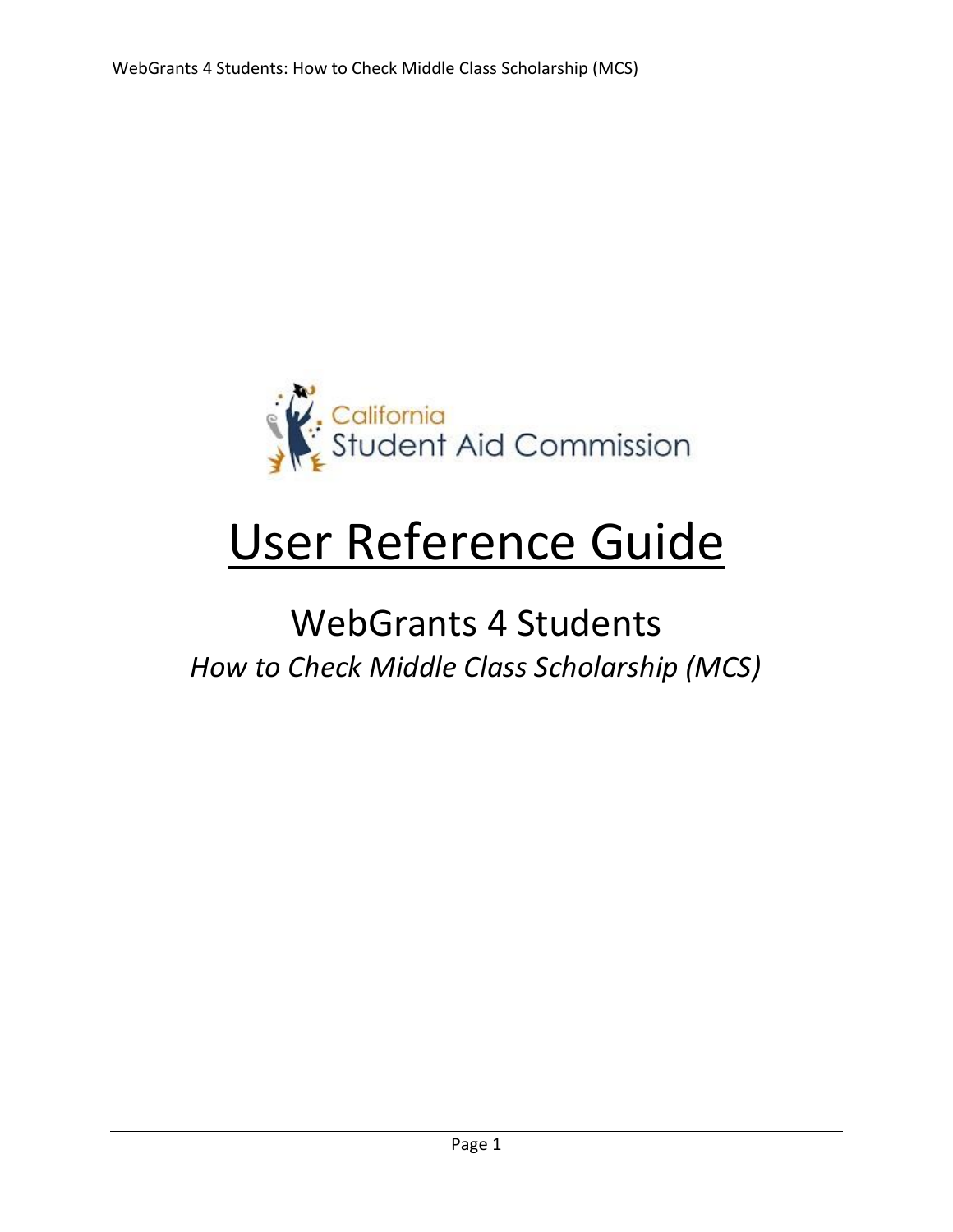# **Table of Contents**

| $\mathbf{1}$ |  |
|--------------|--|
|              |  |
|              |  |
|              |  |
|              |  |
|              |  |
|              |  |
|              |  |
|              |  |
|              |  |
|              |  |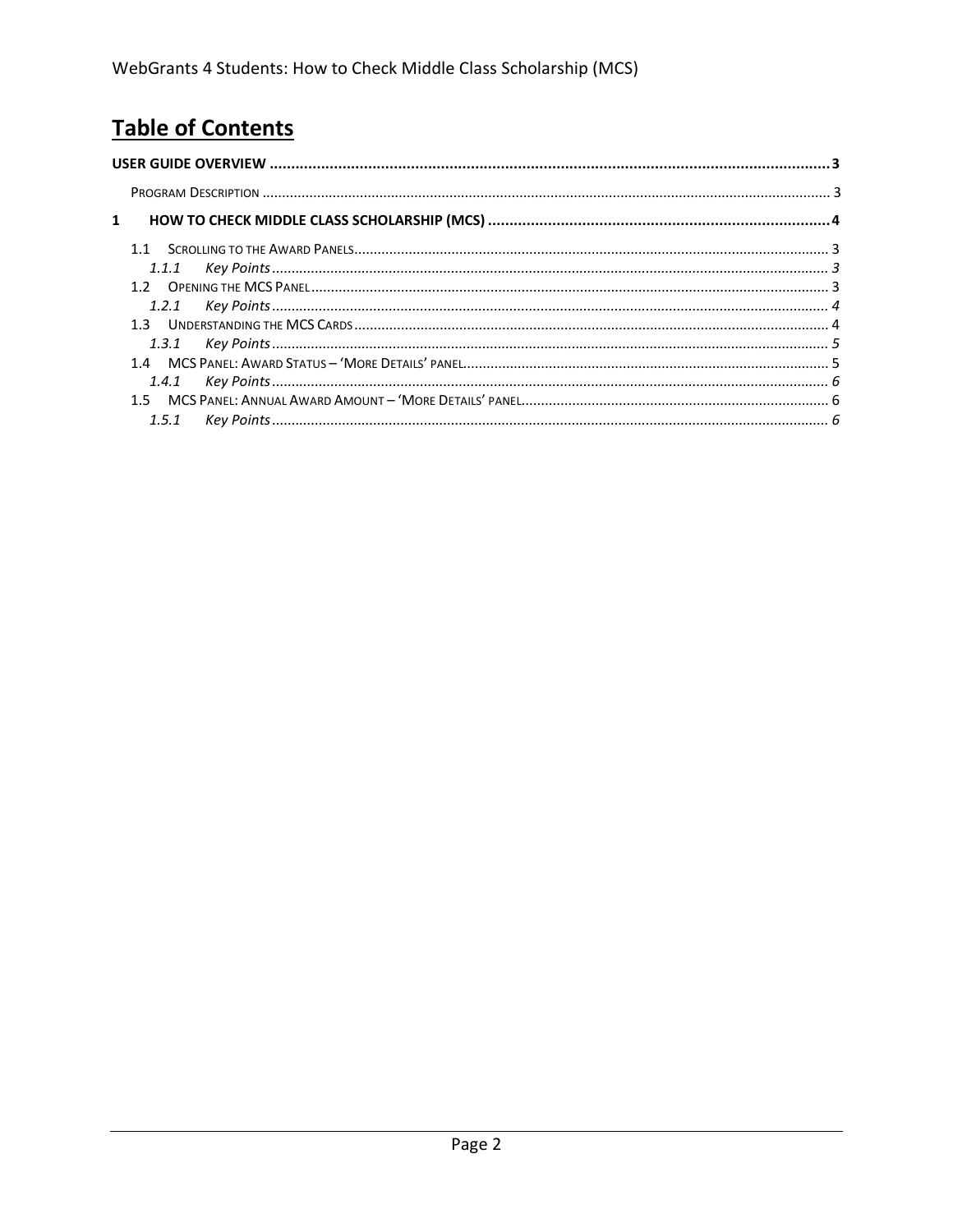#### <span id="page-2-0"></span>**USER GUIDE OVERVIEW**

#### <span id="page-2-1"></span>**Program Description**

The Middle Class Scholarship (MCS) is a program that provides undergraduate students with family incomes up to \$177,000\* and a maximum annual household asset amount of \$177,000,\* a scholarship to attend University of California (UC) or California State University (CSU) campuses. All that is needed to apply is a completed FAFSA or California Dream Act Application.

## **1 HOW TO CHECK MIDDLE CLASS SCHOLARSHIP**

Lesson Objectives:

• In this user guide the student will learn how to navigate WebGrants 4 Students to access their Middle Class Scholarship (MCS) panel. The student will also learn how to review the different information provided in the MCS panel.

#### **1.1 Scroll to Award Panels**



(Figure 1 – WebGrants 4 Students)

| Step | Description                                                      | Action         |  |
|------|------------------------------------------------------------------|----------------|--|
|      | When a student logs into their 'WebGrants 4 Students' account    | Scroll down to |  |
|      | they will be presented with the welcome screen (Figure 1) on the | the Awards     |  |
|      | landing page. The student needs to scroll down to the Award      | panel          |  |
|      | panels.                                                          |                |  |

#### <span id="page-2-2"></span>**1.1.1 Key Points**

• Students will need to scroll down to the Award panels.

#### **1.2 Open MCS Panel**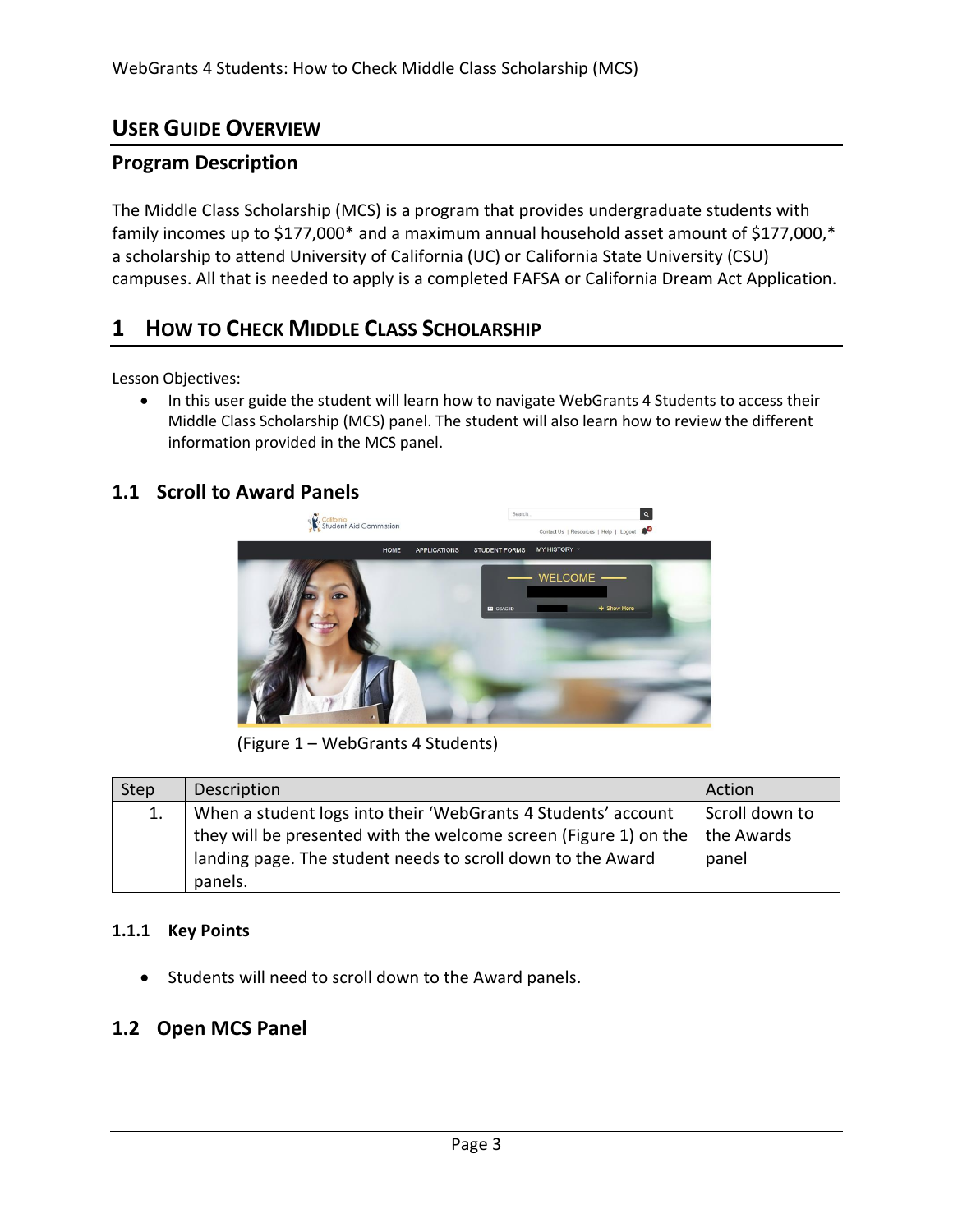#### **CAL GRANT**

#### MIDDLE CLASS SCHOLARSHIP

#### CHAFEE FOR FOSTER YOUTH ONLY

#### (Figure 2 – WebGrants 4 Students)

| Click the drop<br>Once a student scrolls down to the 'Award' panels (Figure 2)<br>1.<br>they will be presented with three different panels. If the MCS<br>down next to<br>panel does not automatically expand the student simply needs<br>MCS.<br>to click the drop-down arrow icon next to the title, and the | Step | Description                      | Action |
|----------------------------------------------------------------------------------------------------------------------------------------------------------------------------------------------------------------------------------------------------------------------------------------------------------------|------|----------------------------------|--------|
|                                                                                                                                                                                                                                                                                                                |      | cards in the panel will display. |        |

#### <span id="page-3-0"></span>**1.2.1 Key Points**

• You must click the drop-down option next to 'Middle Class Scholarship' to expand the panel if it does not automatically display.

## **1.3 Understanding the MCS Cards**



(Figure 3 – WebGrants 4 Students)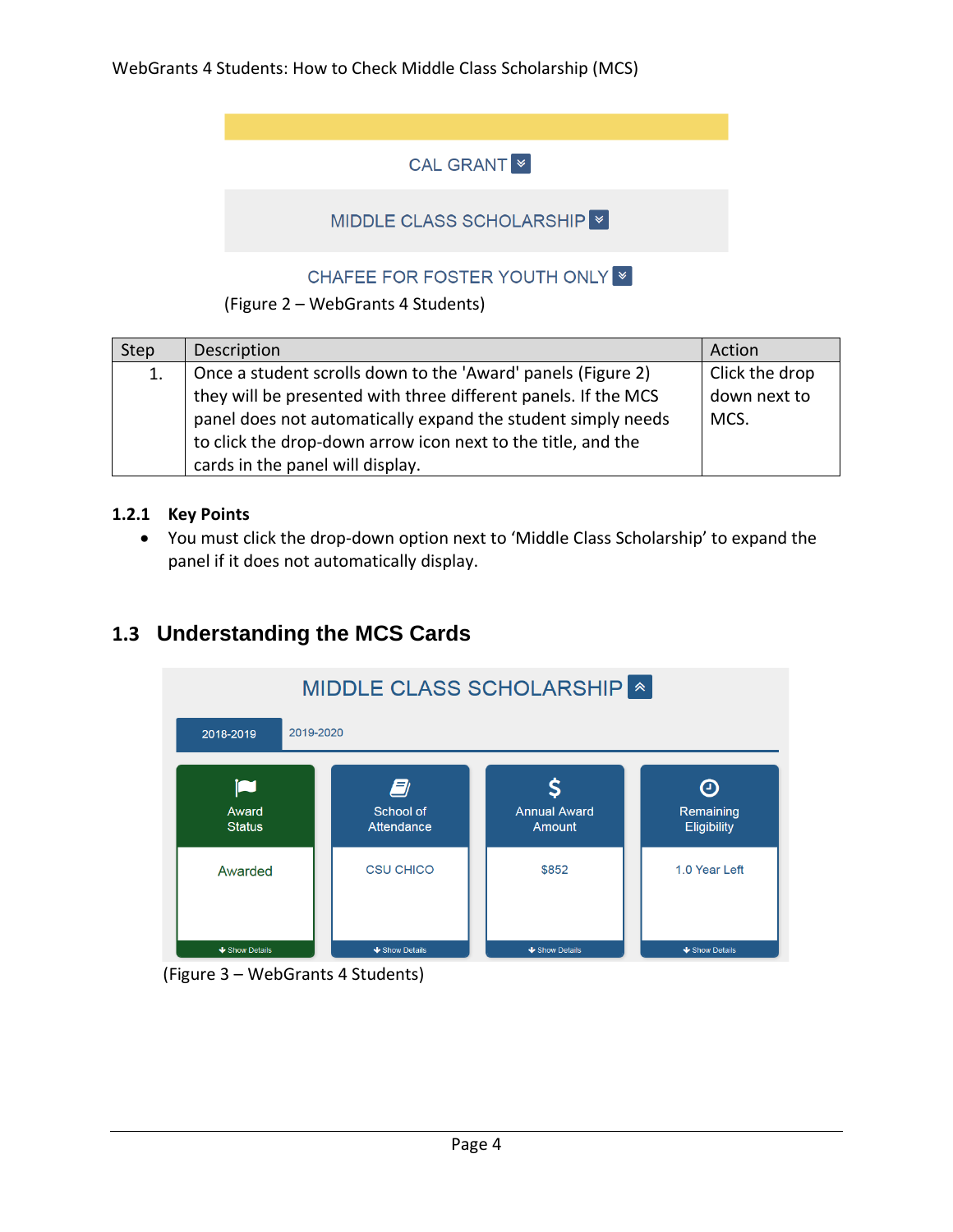| Step | Description                                                                                                                                                                                                                                                                                                                                      | Action                                                |
|------|--------------------------------------------------------------------------------------------------------------------------------------------------------------------------------------------------------------------------------------------------------------------------------------------------------------------------------------------------|-------------------------------------------------------|
| 1.   | Once the student expands the MCS panel (Figure 3) they<br>will see four different cards: Award Status, School of<br>Attendance, Annual Award Amount, and Remaining<br>Eligibility. The student should take a moment to review<br>this information and ensure everything displayed makes<br>sense to them.                                        | Review cards and<br>ensure information is<br>correct. |
| 2.   | <b>Note:</b> The School of Attendance card reveals the school<br>the student currently has listed on the enrollment file as<br>being eligible for an MCS. If the student is planning to<br>transfer to another school, they need to work with the<br>financial aid offices at both the school they are<br>transferring from and transferring to. | 'NA'                                                  |
| 3.   | Note: The Remaining Eligibility card displays how many<br>years of the award remain at full time enrollment status. If<br>a student goes half or three-quarters time, then the<br>eligibility will reflect that.                                                                                                                                 | 'NA'                                                  |

#### <span id="page-4-0"></span>**1.3.1 Key Points**

• Review the cards to ensure the information is correct.

# **1.4 MCS Panel: Award Status – 'More Details'**

| <b>Award Status</b>                                                                                               |                                            |  |  |  |  |  |  |
|-------------------------------------------------------------------------------------------------------------------|--------------------------------------------|--|--|--|--|--|--|
| <b>Status</b>                                                                                                     | Reason                                     |  |  |  |  |  |  |
| Awarded                                                                                                           |                                            |  |  |  |  |  |  |
| <b>Financial Aid Application Status</b><br>Date of First Submission: 01/17/2018<br><b>Application Type: FAFSA</b> |                                            |  |  |  |  |  |  |
| <b>Enrollment Record: Yes</b><br>Total Household Income: \$79,964                                                 |                                            |  |  |  |  |  |  |
|                                                                                                                   |                                            |  |  |  |  |  |  |
| Total Net Worth/Assets: \$0                                                                                       | <b>How to Update incorrect Information</b> |  |  |  |  |  |  |
| <b>Enrollment Status</b>                                                                                          |                                            |  |  |  |  |  |  |

(Figure 4 – WebGrants 4 Students)